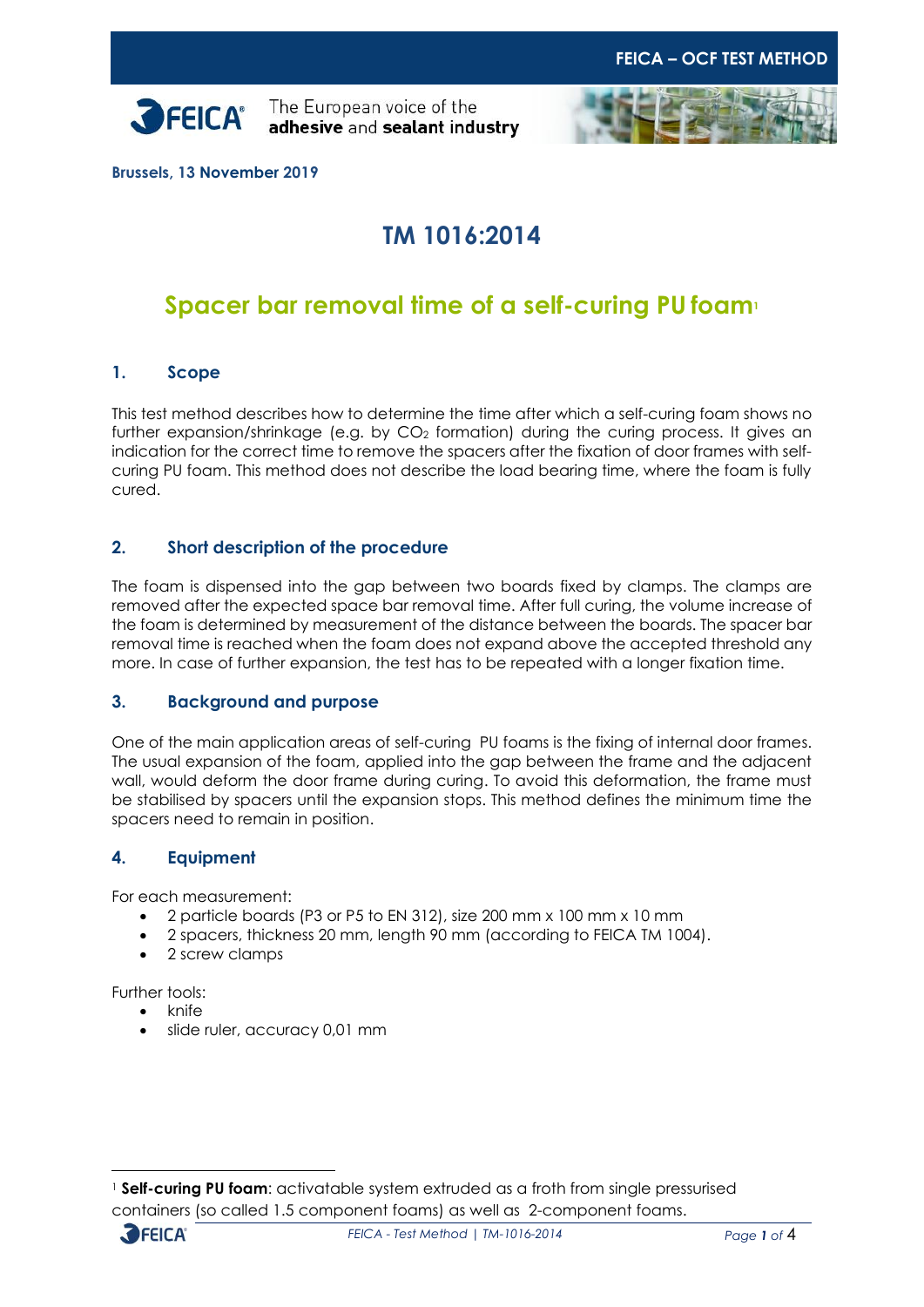## **5. Procedure**

It is necessary to prepare 7 specimens.

#### **5.1 Preparation**

Bring the product to the test temperature for at least 24 h. The particle boards should be stored at standard conditions (23 °C/50 % RH) for at least 1 week. One test setup consists of two plates, two spacers and two clamps. Marks are put onto the 4 edges of the boards (Figure 1). The distance between the boards is measured at these marks (inside, four reading points per joint).





#### **5.2 Experimental procedure**

a) Attach spacers between the particle boards centrally on both short sides and fix with screw clamps. The spacers are placed 5 mm from the long edge of the boards to enable the slide rule to be inserted between the boards. The clamps are used to fix the joints (positioned at each corner or in line of the spacers, Figure 2).

**Important:** The boards do not need to be moistened.

- b) Prepare 7 specimens, as recommended for the initial 3 5 samples.
- c) Prepare the PU system for use according to manufacturer's instructions.
- d) Discard the first 50 g of foam.
- e) The joints are placed vertically and filled from both sides without voids and without moistening. Avoid overexpansion of cured foam and fill according to manufacturer's instructions (typically 40 – 50% of joint depth).
- f) The filled samples are kept upright (see Figure 3) at standard conditions (23 °C, 50 % RH) during the curing period.
- g) Cut excess foam directly before you remove the screw clamps and spacers.





Figure 2 Figure 3

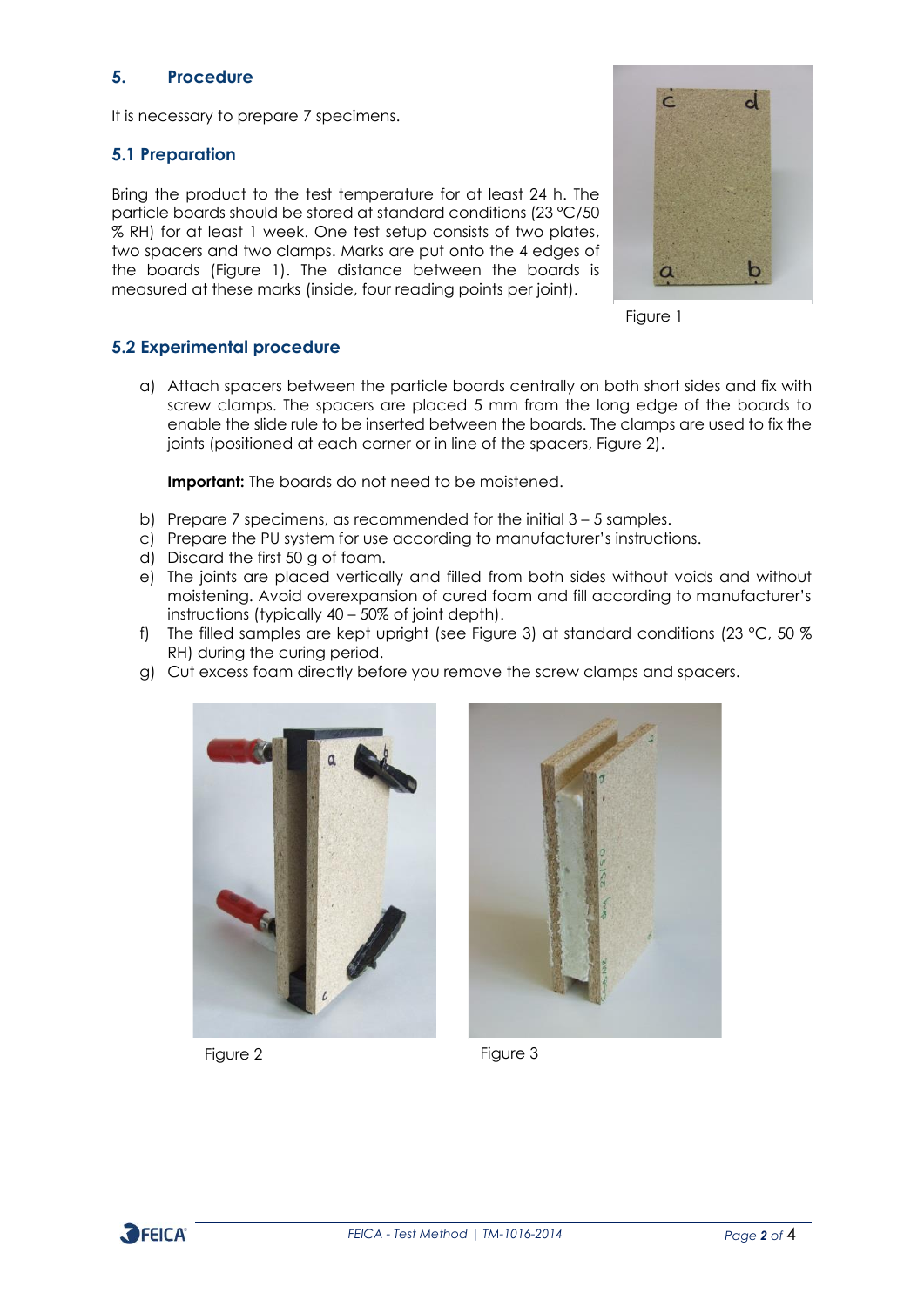#### **5.3 Measurement**

- a) Remove the clamps of the first sample when no further expansion is expected and perform the measurement at points  $a - b - c - d$  according to table 1. For first orientation the spacer bar removal time should be slightly longer than the cutting time (see TM 1005), so the cutting time or 15 (5) min (assumed) is a good starting point for the first sample.
- b) Remove the clamps of the remaining 6 samples at the times indicated in table 1 below and immediately perform the measurement. Then remove the spacers.
- c) Repeat the measurements of distances at  $a b c d$  between the particle boards with all 7 samples until a constant value (no further expansion) is observed. Note that a time period of 2 weeks (or longer if further expansion) is necessary until the foam is fully cured and does not expand anymore.
- d) Calculate each value of resulting dimensional stability ("Exp") according to the equation given below. The initial value **d<sup>0</sup>** corresponds to the thickness of the spacer.

## **5.4 Evaluation**

After time **n** the distances **d<sup>n</sup>** of the boards are measured and the increase of the distance to the initial value **d<sup>0</sup>** is obtained using the following equation:

$$
Exp = 100\% \cdot \frac{d_n - d_0}{d_0}
$$

where Exp - the expansion

**d<sup>0</sup>** - the initial value (thickness of the spacer) in mm **d<sup>n</sup>** - the value of the measurement at time n in mm

| Table 1: Example times for measurement of the plate distances for the 7 specimens: |  |  |
|------------------------------------------------------------------------------------|--|--|
|------------------------------------------------------------------------------------|--|--|

| time        | time           | change of distance |   |    |      |    |      |    |      |
|-------------|----------------|--------------------|---|----|------|----|------|----|------|
| interval of | interval of    | a                  |   | b  |      | C  |      | d  |      |
| removal of  | removal of     |                    |   |    |      |    |      |    |      |
| clamps      | clamps         |                    |   |    |      |    |      |    |      |
| for $1.5c$  | for $2c$       |                    |   |    |      |    |      |    |      |
|             |                |                    |   |    |      |    |      |    |      |
| min         | min            | mm                 | % | mm | $\%$ | mm | $\%$ | mm | $\%$ |
| 15          | 5              |                    |   |    |      |    |      |    |      |
| 30          | 10             |                    |   |    |      |    |      |    |      |
| 45          | 15             |                    |   |    |      |    |      |    |      |
| 60          | 20             |                    |   |    |      |    |      |    |      |
| 75          | 25             |                    |   |    |      |    |      |    |      |
| 90          | 30             |                    |   |    |      |    |      |    |      |
| 24h         | 1 <sub>h</sub> |                    |   |    |      |    |      |    |      |

If the distance between two boards calculated from values in table 1 approaches a constant value (+/- 5% tolerance) the system has reached the recommended spacer bar removal time.

It is also possible to transfer the values in table 1 into a diagram.